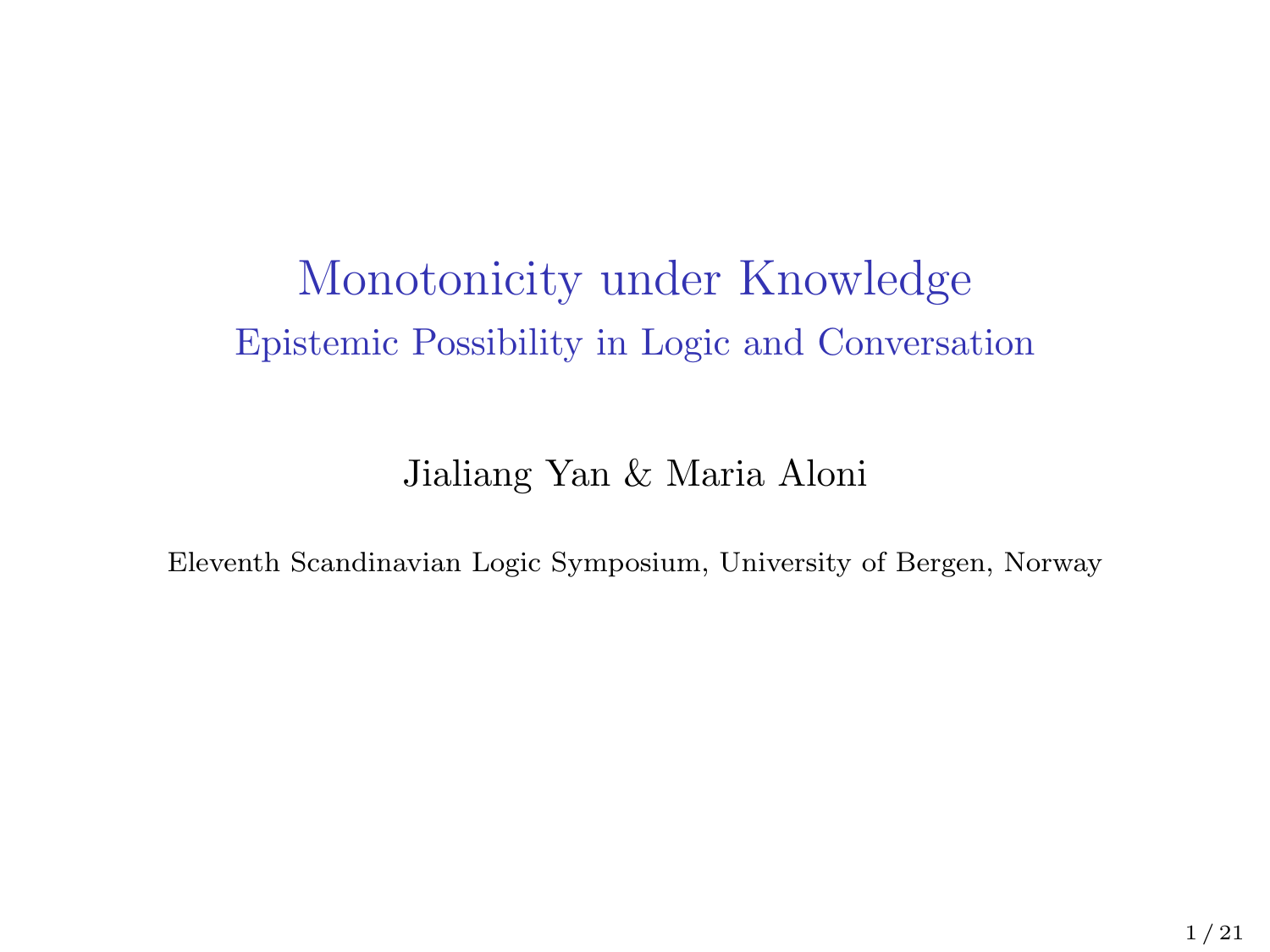# Outline

### [Interaction between knowledge, belief and epistemic possibility](#page-2-0)

- [Puzzle 1: Tension between free choice and monotonicity](#page-5-0)
- [Puzzle 2: Know-might and believe-might](#page-7-0)

### [Main ingredients of the analysis](#page-8-0)

- [Free choice as pragmatic enrichment in BSML](#page-8-0)
- [Expressive analysis of epistemic possibility](#page-9-0)
- [Plausibility model for belief in epistemic logic](#page-9-0)
- [Factivity as presupposition](#page-10-0)

[A framework for epistemic possibility under knowledge and](#page-11-0) [belief](#page-11-0)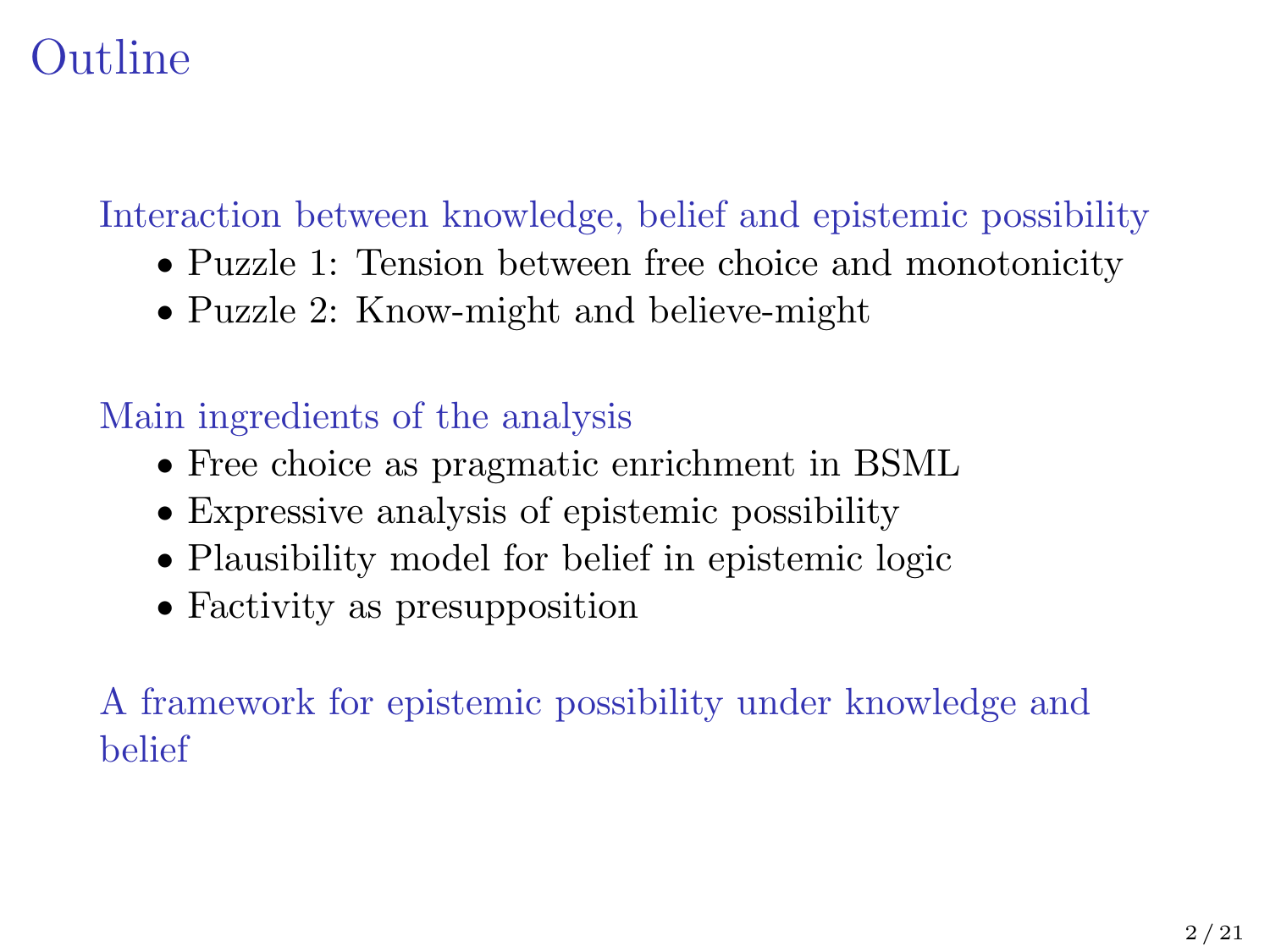# <span id="page-2-0"></span>Knowledge, belief and epistemic possibility



### # John knows China might be in Europe

The Speaker



John believes China might be in Europe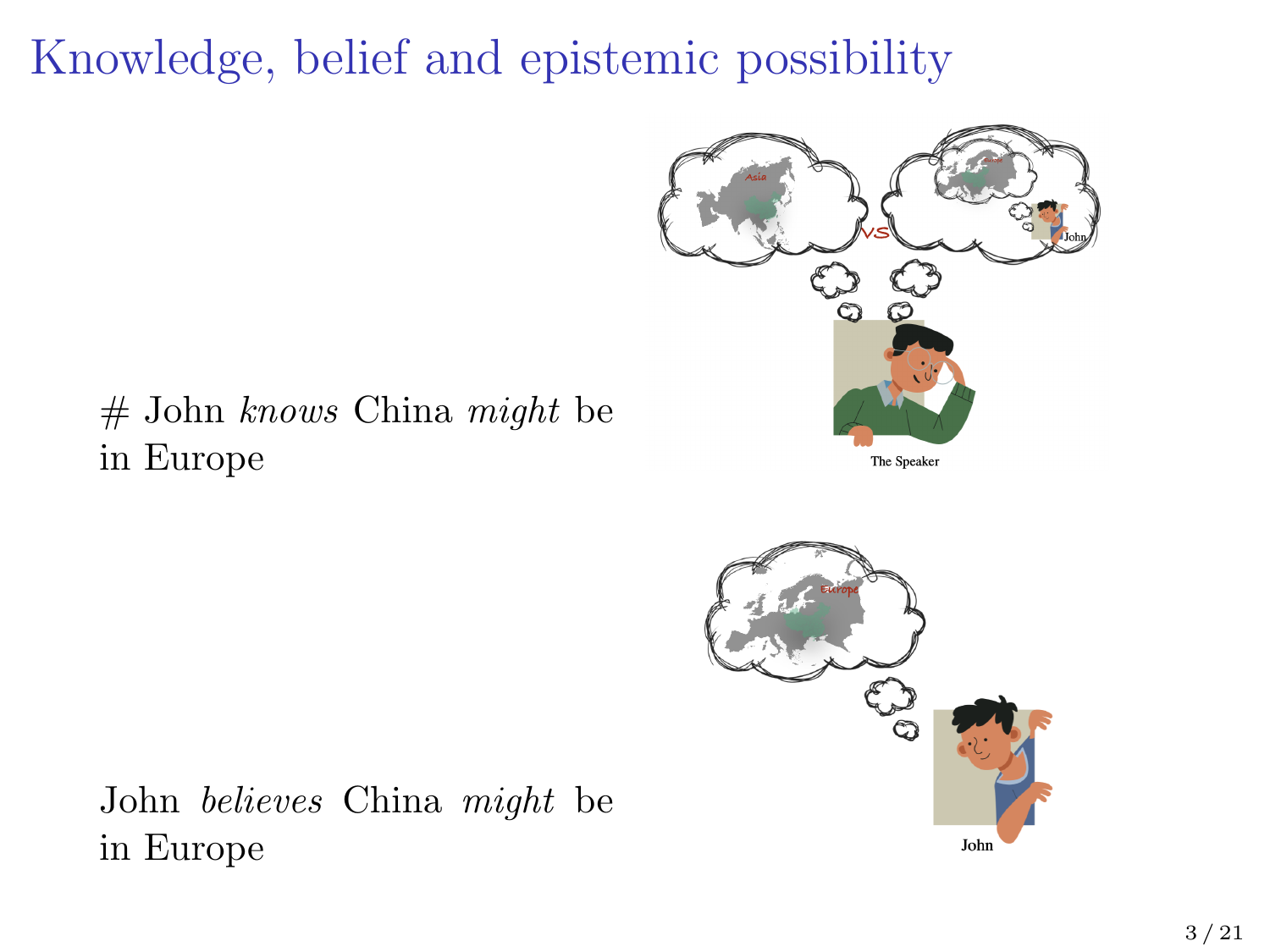## Free choice disjunction

▸ Free choice principle

$$
\Diamond(\alpha \vee \beta) \rightsquigarrow \Diamond \alpha \wedge \Diamond \beta
$$

- ▸ Deontic free choice:
	- (1) a. Zhangsan may go to the restaurant or to the cinema.
		- b.  $\rightarrow$  Zhangsan may go to the restaurant and he may go to the cinema

(Kamp1973)

- ▸ Epistemic free choice:
	- (2) a. Zhangsan might be in Beijing or in London
		- b.  $\sim$  Zhangsan might be in Beijing and he might be in London

(Zimmermann2000)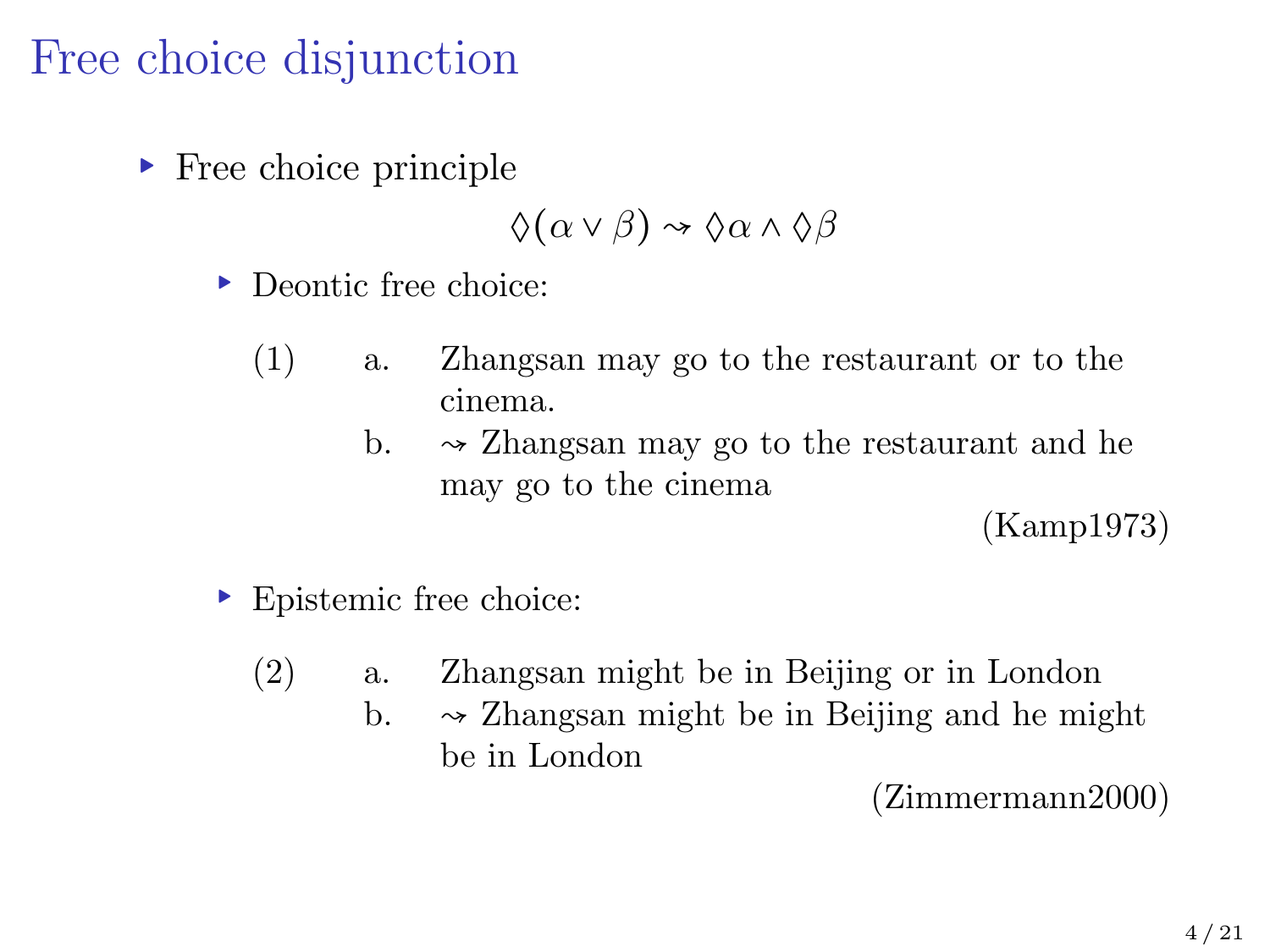Free choice under knowledge and belief

- $\triangleright$  Free choice under knowledge:  $[K]$  (α ν β)  $\rightsquigarrow$   $[K]$  (α λ  $[K]$ ) β
	- (3) a. Lisi knows Zhangsan might be in Beijing or in London
		- b.  $\rightarrow$  Lisi knows Zhangsan might be in Beijing, and Lisi knows Zhangsan might be in London
- $\triangleright$  Free choice under belief:  $[B]$  (α ν β)  $\rightsquigarrow$   $[B]$   $\phi$  α  $\shorttriangle$   $\triangleright$   $B$ )
	- (4) a. Lisi believes Zhangsan might be in Beijing or in London
		- b.  $\rightarrow$  Lisi believes Zhangsan might be in Beijing, and Lisi believes Zhangsan might be in London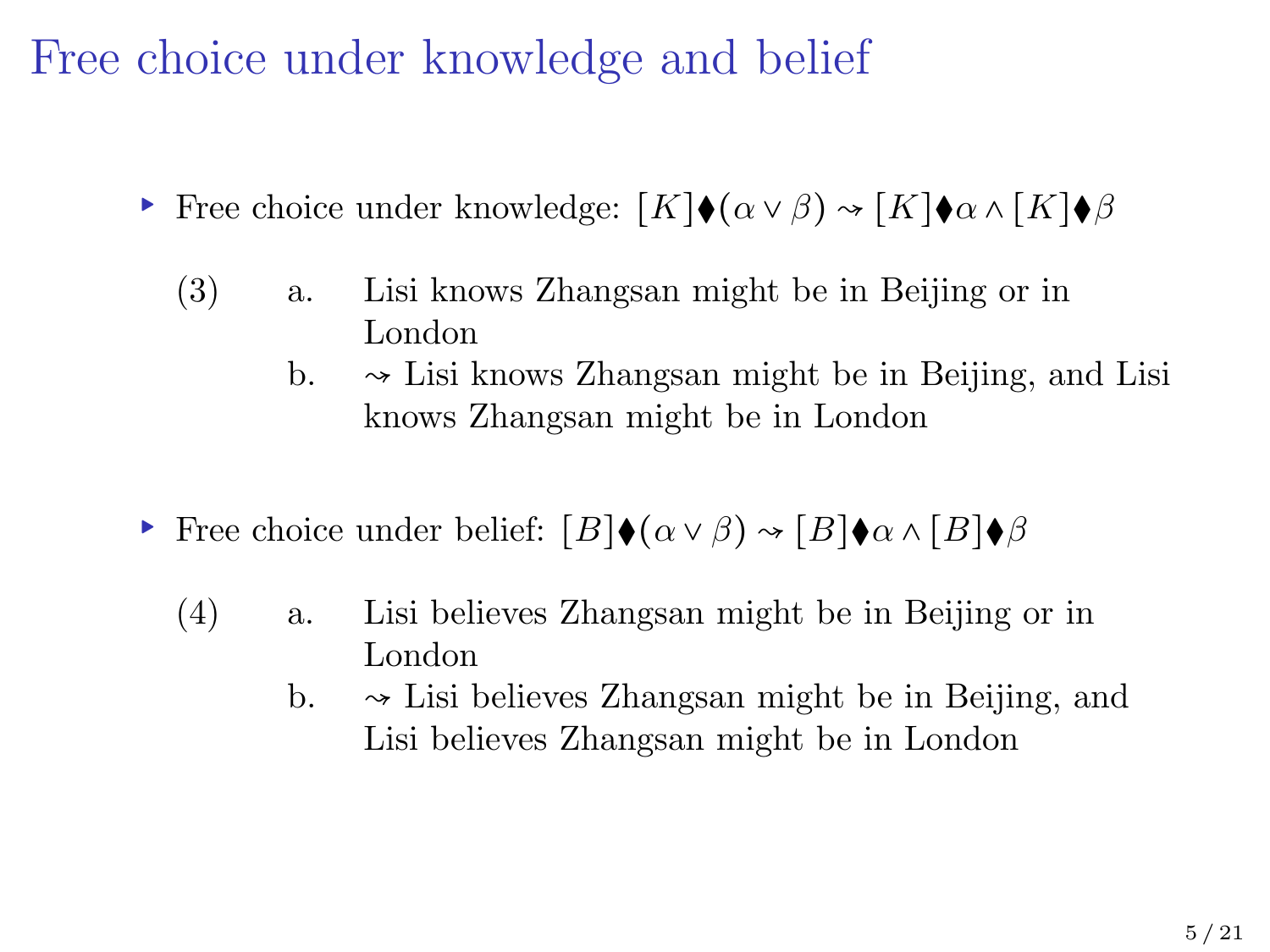## <span id="page-5-0"></span>Puzzle 1: free choice vs monotonicity

- a. China is in Asia (and not in Europe)
- **b.** John knows that China might be in Asia.
- c. John knows that China might be in Asia or Europe.
- d. John knows that China might be in Europe.
- e. China might be in Europe.

 $[K]\blacklozenge p$ upward monotonicity  $[K]\blacklozenge(p\vee\neg p)$ free choice principle  $[K]\blacklozenge \neg p$ factivity of knowledge  $\bullet \neg p$ 

 $\boldsymbol{p}$ 

- ▸ The puzzle:
	- # China is not in Europe, but China might be in Europe.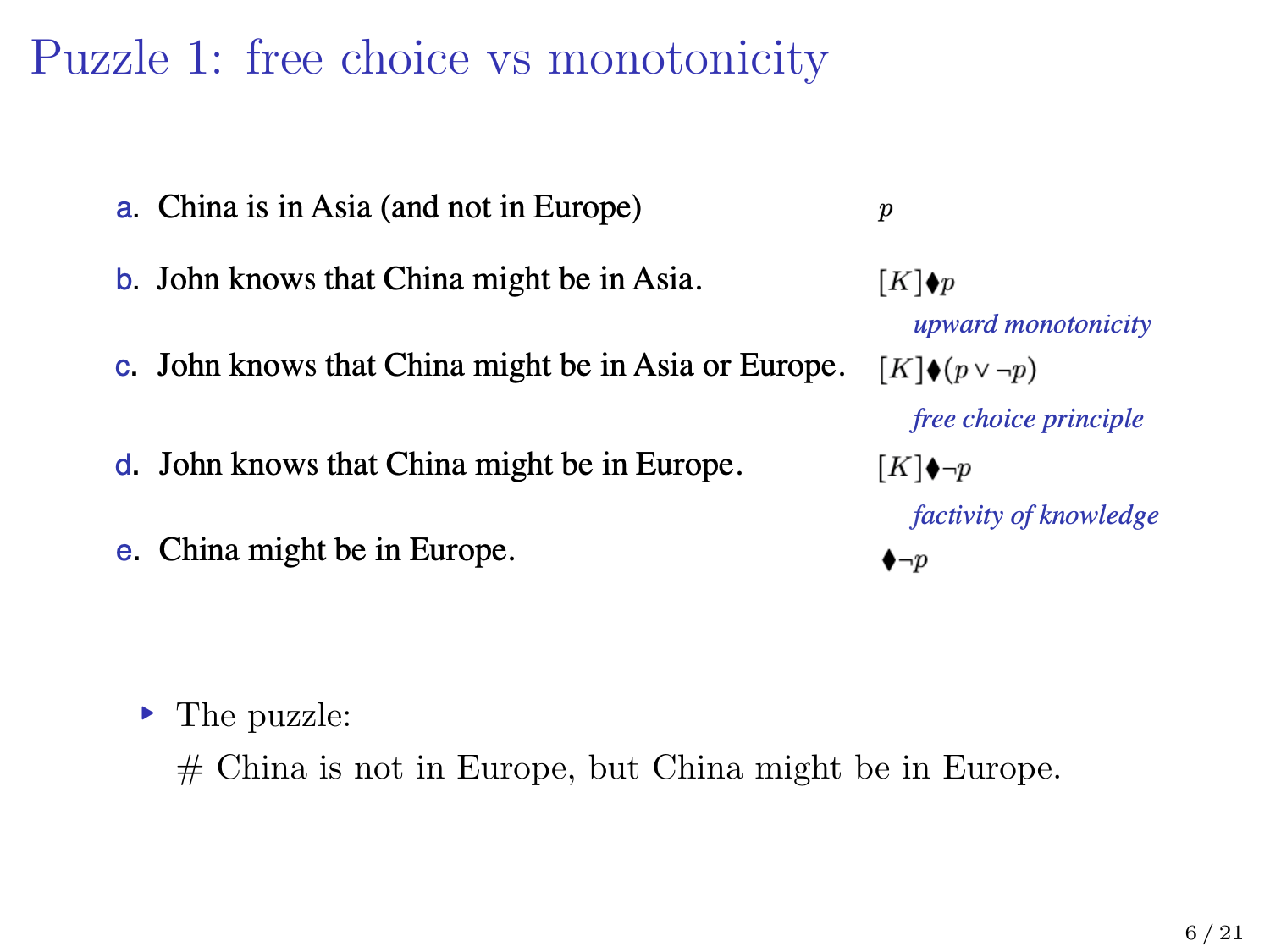## Epistemic contradictions

Why contradictory?

Philosophers have observed the infelicity of the following sentence (Wittgenstein1953, Veltman1996, Yalcin2007, Mandelkern2019):

 $(5)$  # It is not raining but it might be raining

- $\triangleright$  Epistemic contradiction:  $\neg \phi \land \blacklozenge \phi \models \bot$
- ► Non-factivity of *might*:  $\blacklozenge \phi \neq \phi$

(Yalcin2007)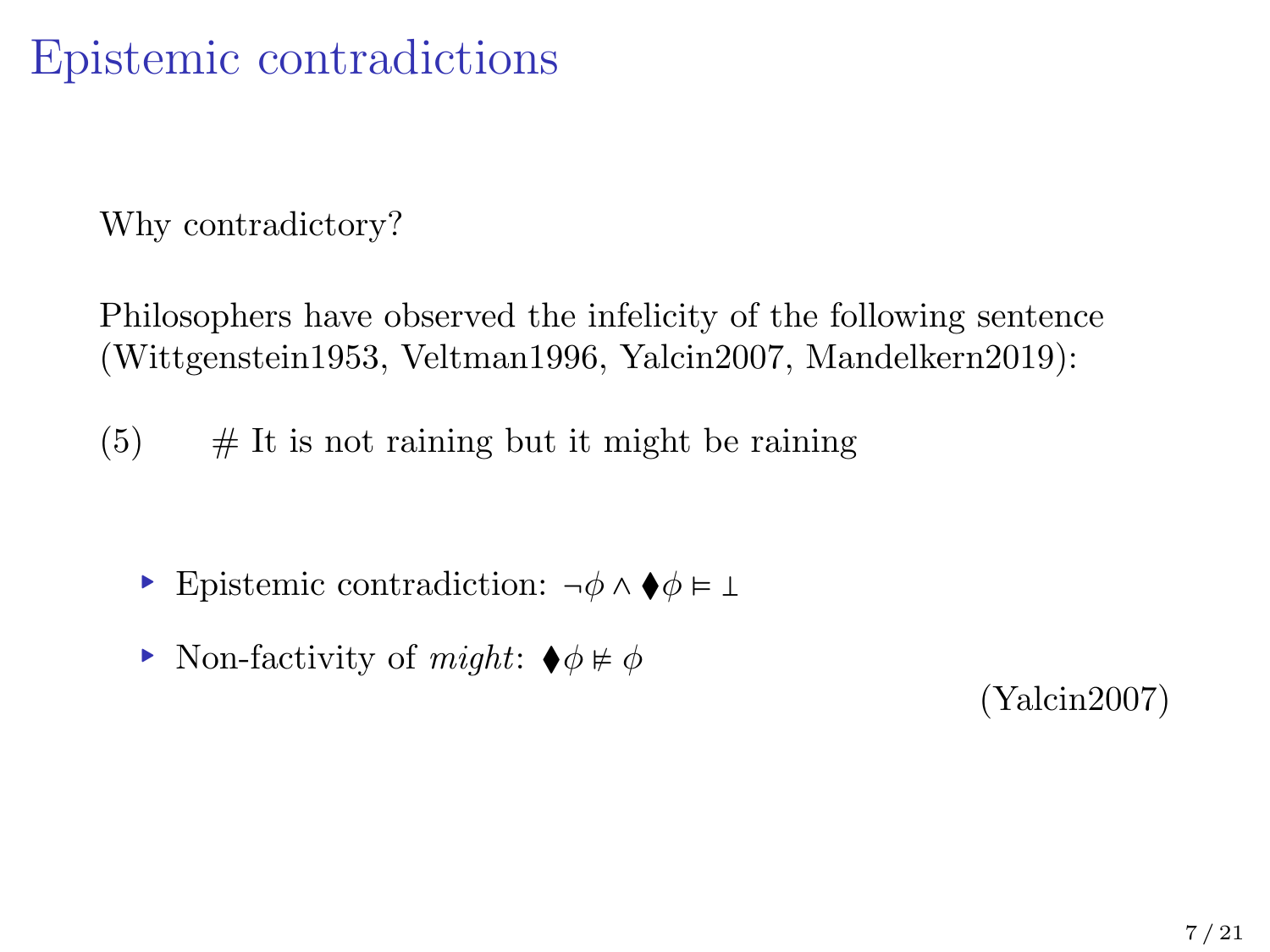<span id="page-7-0"></span>Puzzle 2: know-might vs believe-might

- ▸ Believing epistemic contradictions
	- $(6)$  # John believes that it is raining but he believes that it might not be raining.

It is always incoherent to believe an epistemic contradiction (see Beddor&Goldstein2017)

- ▸ Replace the believe in the latter clause with know:
	- (7) John believes that it is raining but he knows that it might not be raining.

However, if 'know' entails 'believe', this is puzzling<sup>1</sup>.

<sup>&</sup>lt;sup>1</sup>This puzzle is from Matthew Mandelkern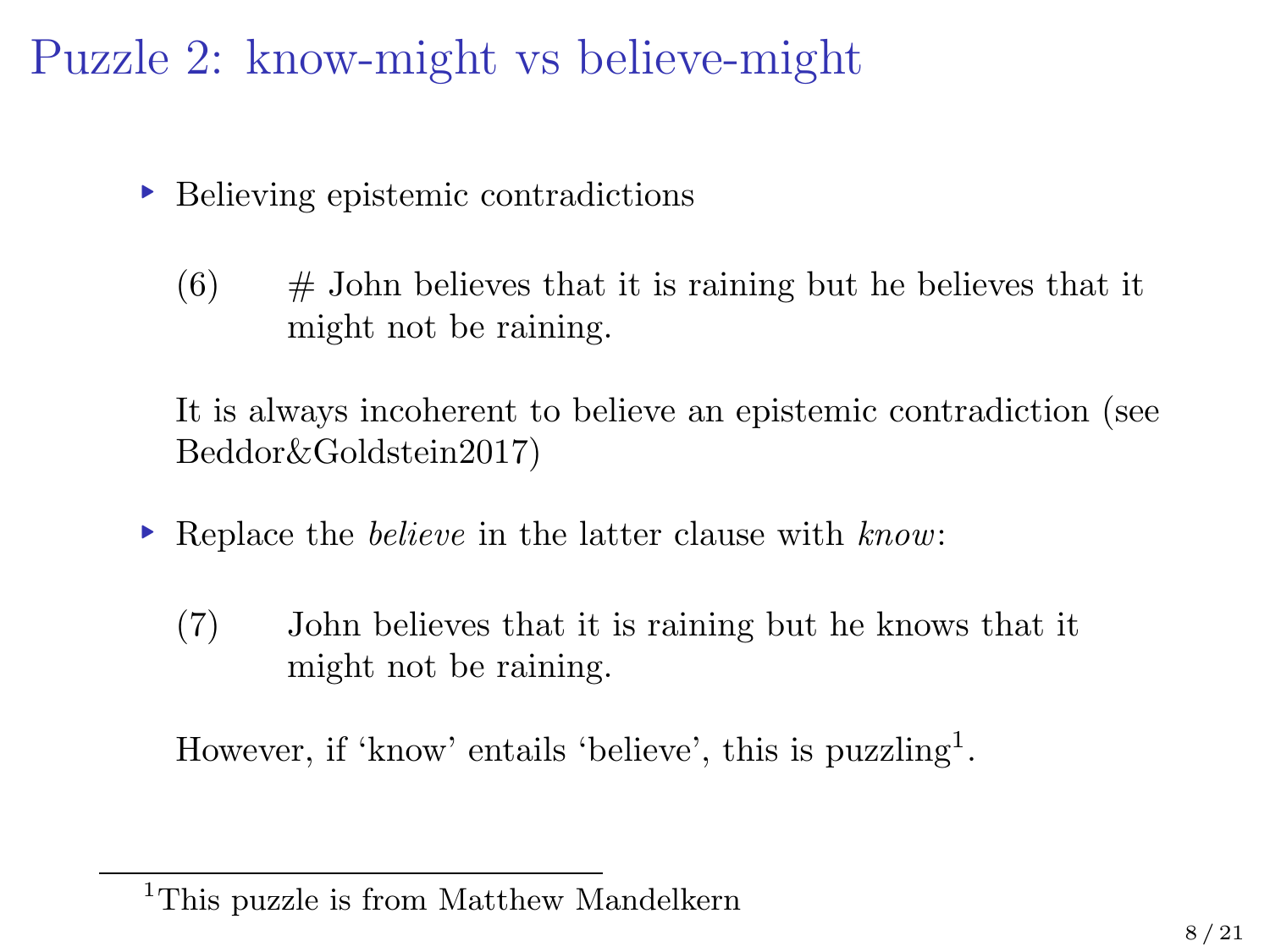<span id="page-8-0"></span>Strategy for puzzle 1: free choice in BSML

▸ In Bilateral state-based modal logic (BSML, Aloni2022), free choice effects can be derived only for pragmatically enriched formulas:  $[\Diamond(\phi \vee \psi)]^+ \models \Diamond \phi \wedge \Diamond \psi$ 

> $[K] \bullet p$  $\uparrow$  #  $[K] \bullet (p \vee \neg p) \qquad \qquad [K] \left[ \bullet (p \vee \neg p) \right]^{+}$  $\uparrow$   $\uparrow$  $[K] \rightarrow \neg p$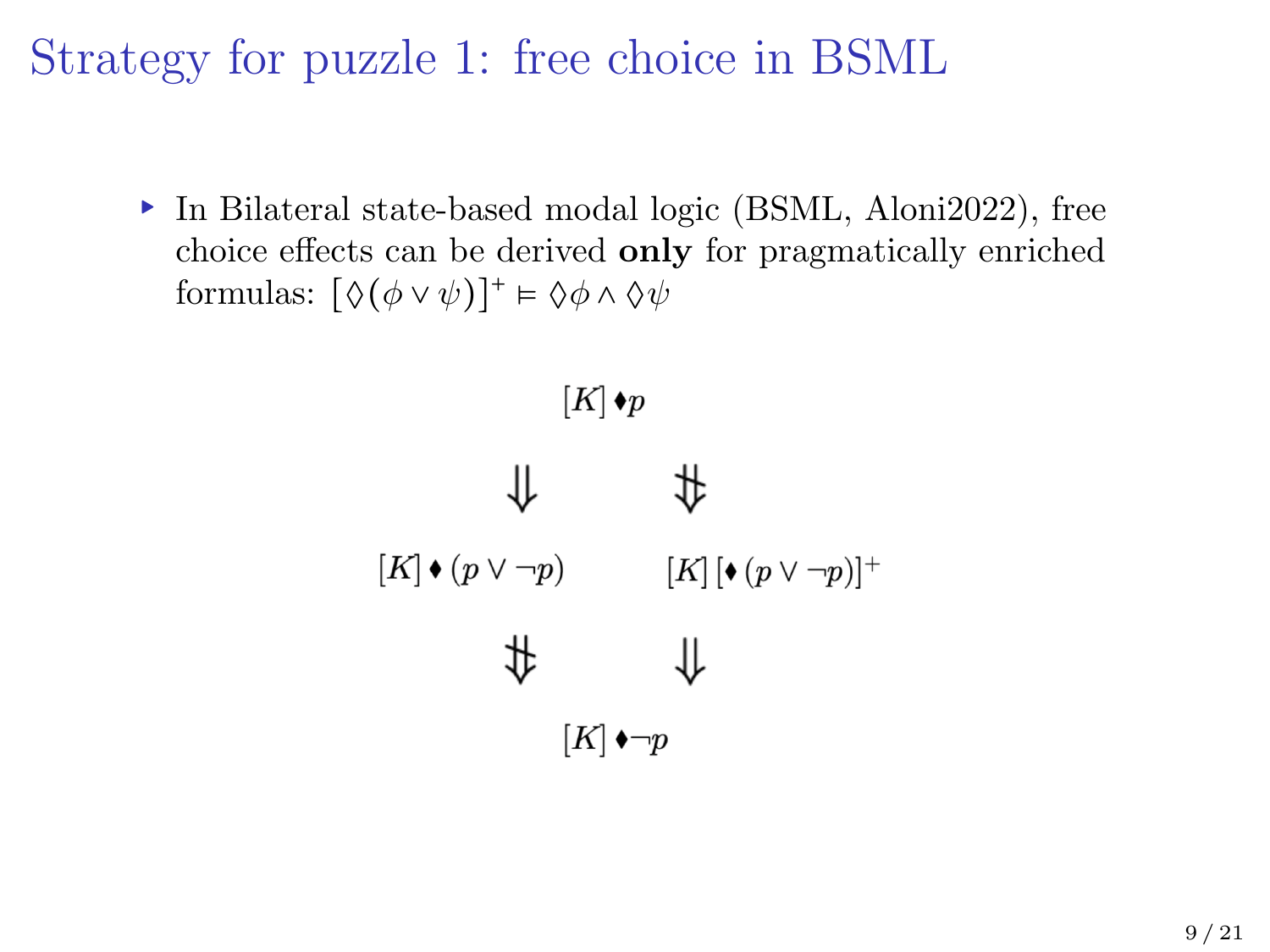<span id="page-9-0"></span>Strategy for puzzle 2: plausibility model in epistemic logic

In logic, a view of belief follows the intuition that we believe those things that hold in the 'best' worlds epistemically accessible to us, see (vanBenthem2006, BaltagSmets2006) etc.

| Epistemic states |  |
|------------------|--|
| Doxastic states  |  |
|                  |  |

- ▸ A plausibility ordering ranks the epistemic states, and hence gives much finer gradations.
- ▸ Doxastic states are those most plausible states.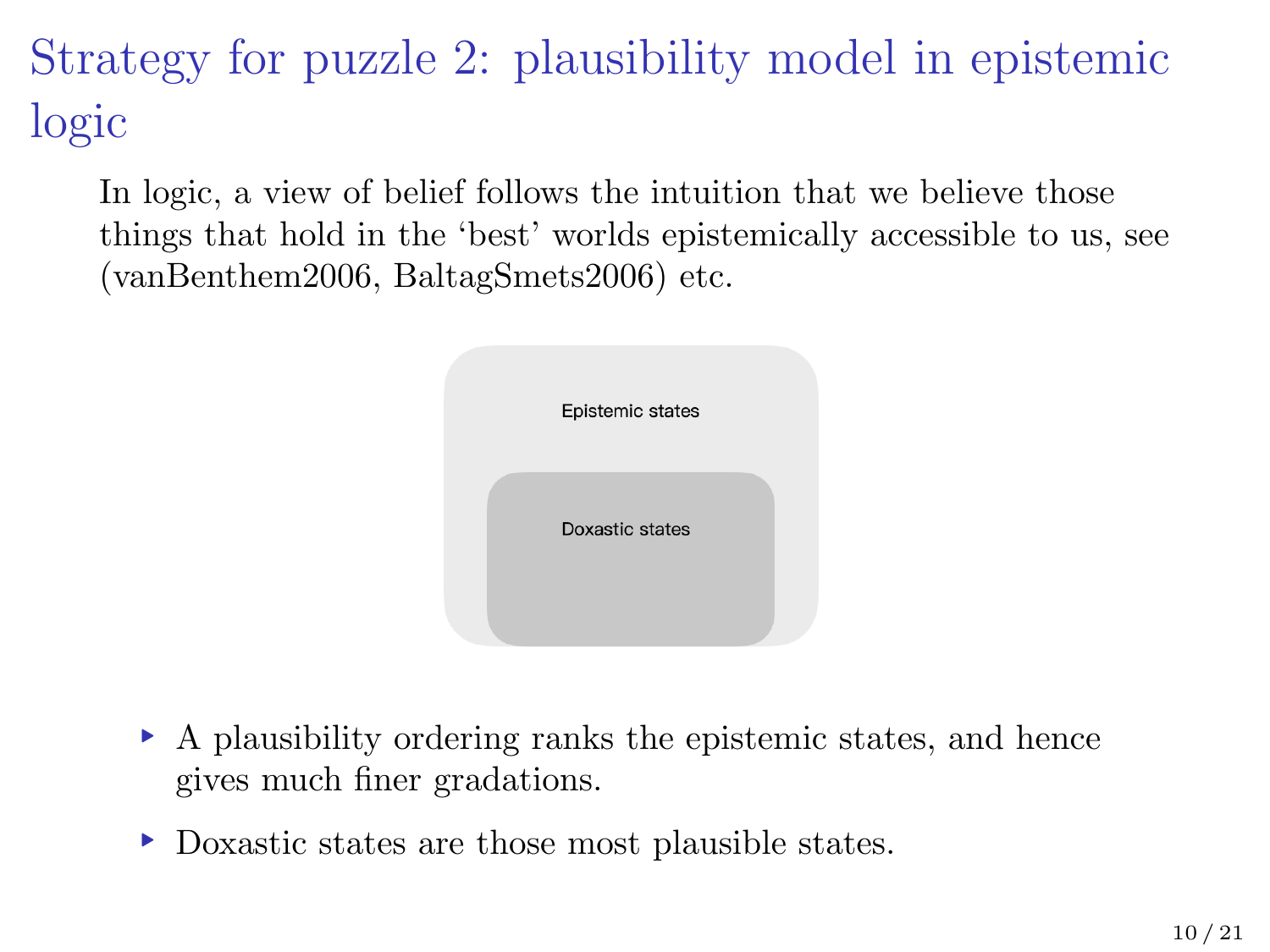# <span id="page-10-0"></span>Plausibility model

- A plausibility model is a tuple  $M = \langle W, \sim, \leq_w, V \rangle$ 
	- ▸ <sup>∼</sup> is an equivalence relation, and gives rise to equivalence classes  $[w]$  for each world  $w \in W$ .
	- $\blacktriangleright \leq_w$  is plausibility relations for all worlds  $w \in W$ . Intuitively,  $v \leq_w v'$  says that at world w, the agent thinks that v is at least as plausible as  $v'$ .
- ▸ The semantics for the doxastic formula is defined as:

$$
M,w \vDash \lbrack B \rbrack \phi \text{ iff } M, v \vDash \phi \text{ for all } v \in Min_{\leq w}(\lbrack w \rbrack)
$$

where  $Min_{\leq w}([w]) \coloneqq \{v \in [w] \mid \forall v' \in [w] : v' \leq_w v \Rightarrow v \leq_w v'\}$ 

▸ Notice that: on this account knowledge entails belief.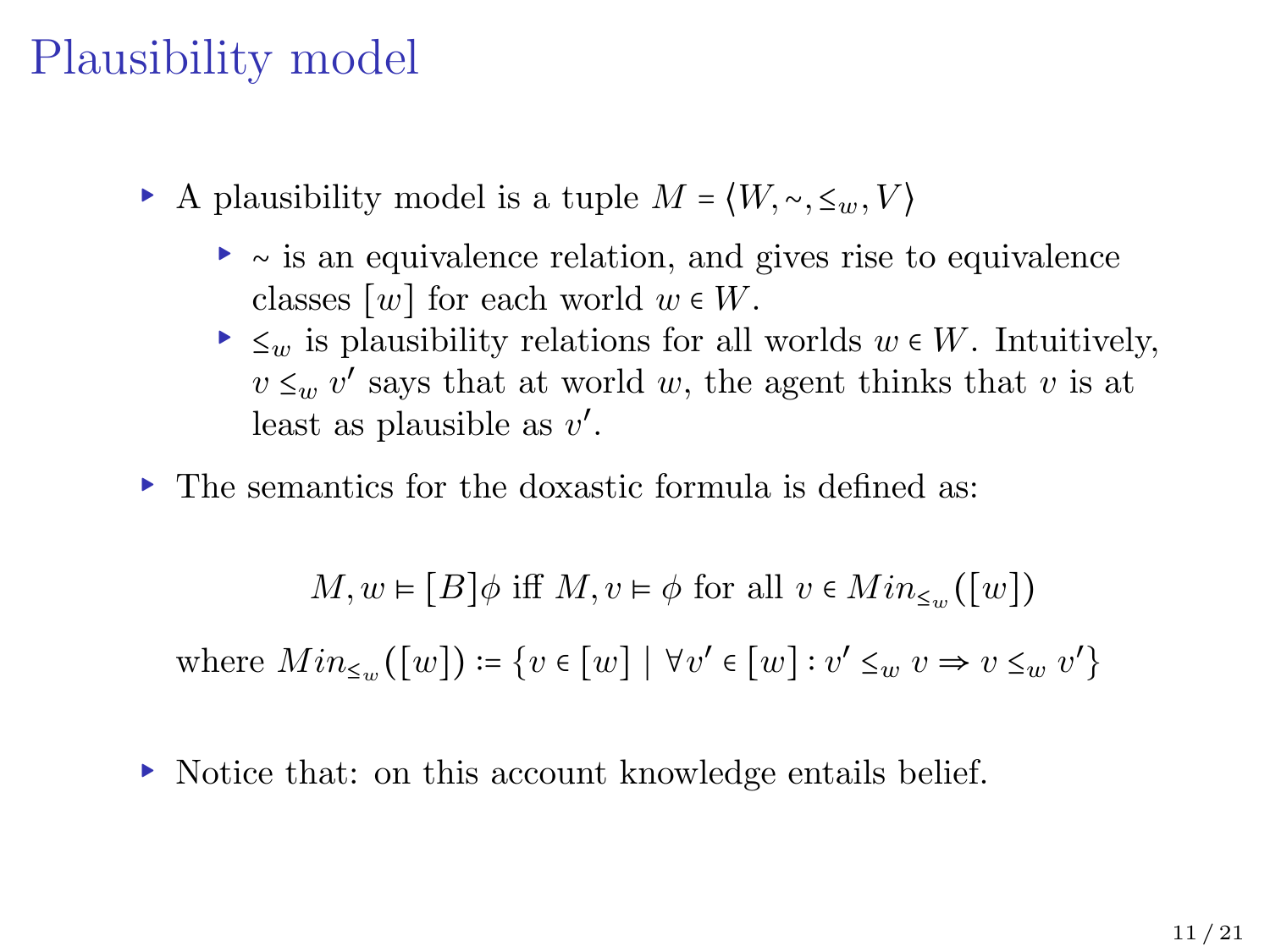# <span id="page-11-0"></span>Epistemic extension for BSML

### Language

The language  $\mathcal{L}_{\mathcal{E}}$  is the propositional language enriched with the non-emptiness atom NE, epistemic operators and presupposition.

$$
\varphi ::= p \mid \neg \varphi \mid \varphi_{\varphi} \mid \varphi \wedge \varphi \mid \varphi \vee \varphi \mid [B] \varphi \mid [I] \varphi \mid \blacklozenge \varphi \mid \text{NE}
$$

- $\blacktriangleright$  [I] $\varphi$  means that according to the information the agent has,  $\varphi$  is true.
- $\blacktriangleright \varphi_{\varphi}$  indicates that  $\varphi$  presupposes  $\varphi$ .
- ▸ ⧫ is epistemic possibility.
- ▸ Knowledge as a derived notion:

 $[K]\phi \coloneqq ([I]\phi)_{\phi}$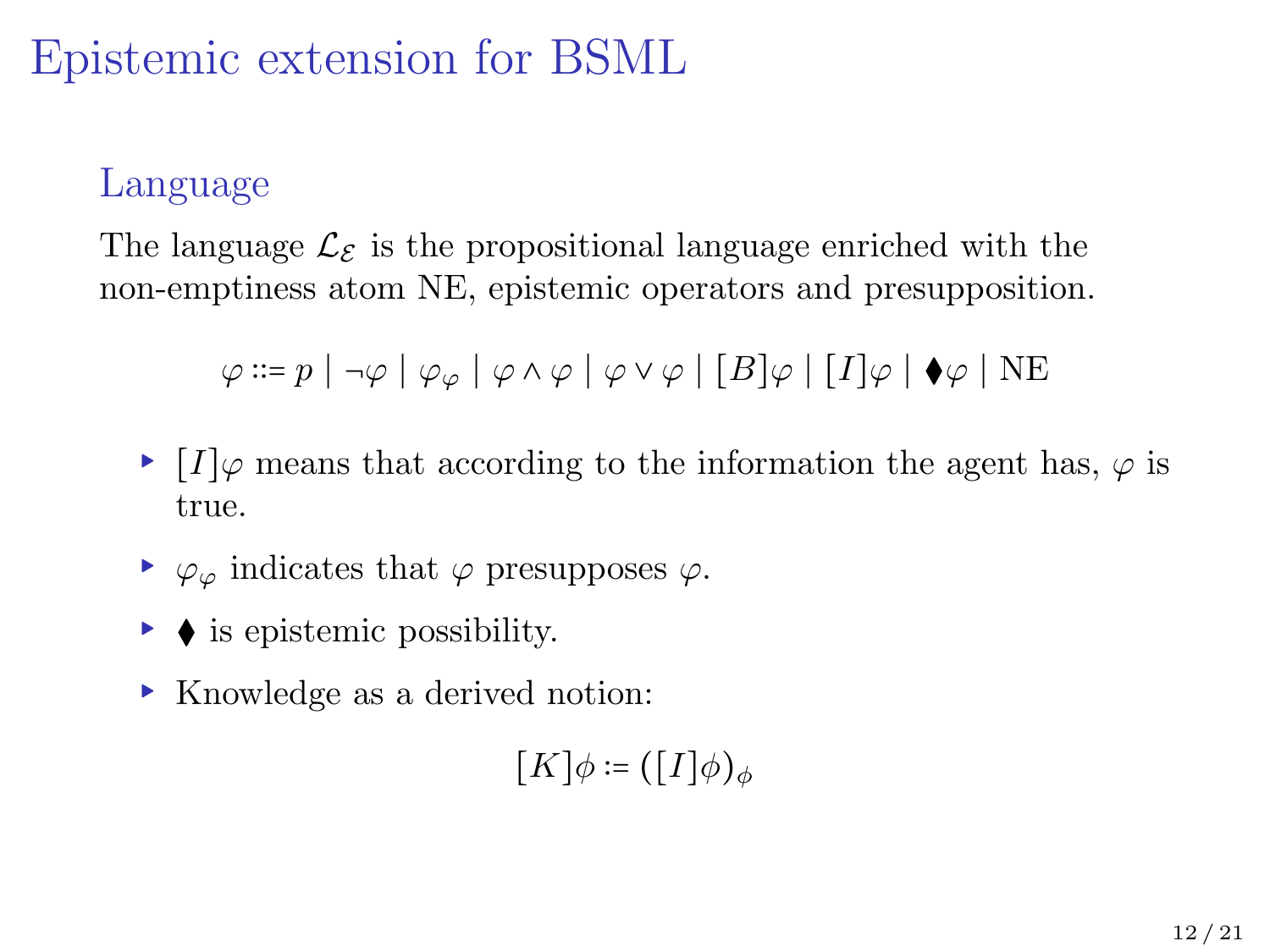### Semantics

- An epistemic model for  $\mathcal{L}_{\mathcal{E}}$  is a tuple  $\mathcal{M} = \langle W, \sim, \leq_w, V \rangle$ .
	- ▸ <sup>∼</sup> is an equivalence relation on <sup>W</sup>,and gives rise to the equivalence class  $[w]:=\{v \mid v \sim w\}.$
	- $\blacktriangleright \langle \cdot \rangle$  is the plausibility ordering among possible worlds.  $Min_{\leq w}([w]) \coloneqq \{v \in [w] \mid \forall v' \in [w] : v' \leq_w v \Rightarrow v \leq_w v'\}$
- ▶ An information state s is a subset of W:  $s \subseteq W$ . Formulas in our language are interpreted with respect to an information state:  $\mathcal{M}, s \models \phi$ .
- ▸ The interpretation M, s <sup>⊧</sup> <sup>ϕ</sup> stands for "formula <sup>ϕ</sup> is assertable in s" and  $M, s \neq \phi$  stands for " $\phi$  is rejectable in s"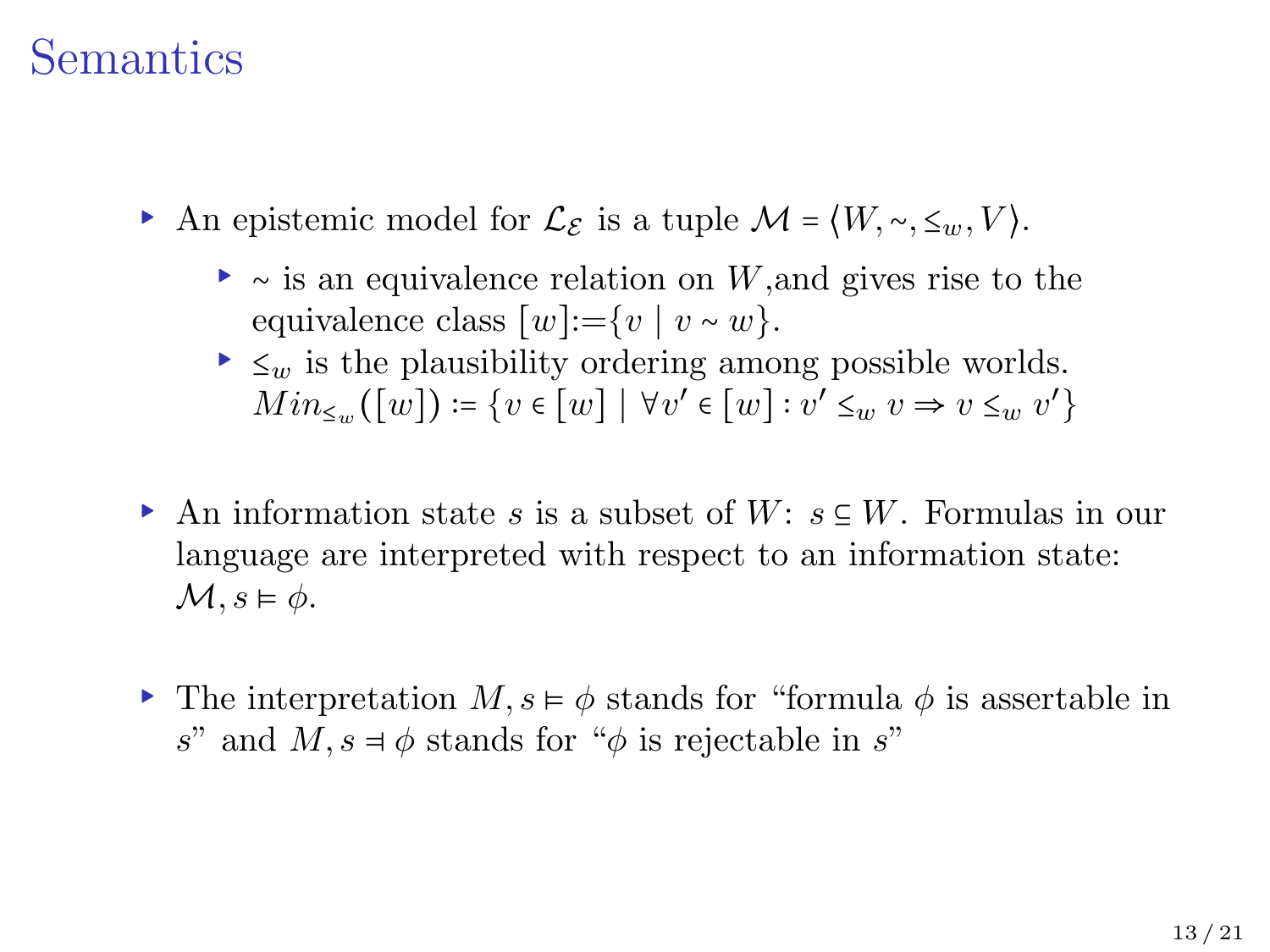# Semantics

| $\mathcal{M}, s \models p$               | iff | $\forall w \in s : V(w, p) = 1$                                                                                    |
|------------------------------------------|-----|--------------------------------------------------------------------------------------------------------------------|
| $\mathcal{M}, s \neq p$                  | iff | $\forall w \in s : V(w, p) = 0$                                                                                    |
| $\mathcal{M}, s \vDash \neg \phi$        | iff | $\mathcal{M}, s \neq \phi$                                                                                         |
| $\mathcal{M}, s = \neg \phi$             | iff | $\mathcal{M}, s \models \phi$                                                                                      |
| $\mathcal{M}, s \models \phi \lor \psi$  | iff | $\exists t, t' : t \cup t' = s \text{ and } \mathcal{M}, t \models \phi \text{ and } \mathcal{M}, t' \models \psi$ |
| $\mathcal{M}, s \neq \phi \vee \psi$     | iff | $\mathcal{M}, s \neq \phi$ and $\mathcal{M}, s = \psi$                                                             |
| $\mathcal{M}, s \models \phi \land \psi$ | iff | $\mathcal{M}, s \models \phi$ and $\mathcal{M}, s \models \psi$                                                    |
| $\mathcal{M}, s \models \phi \land \psi$ | iff | $\exists t, t' : t \cup t' = s \text{ and } \mathcal{M}, t \neq \phi \text{ and } \mathcal{M}, t' \neq \psi$       |
| $\mathcal{M}, s \in \mathbb{NE}$         | iff | $s \neq \emptyset$                                                                                                 |
| $\mathcal{M}, s = \mathbb{NE}$           | iff | $s = \varnothing$                                                                                                  |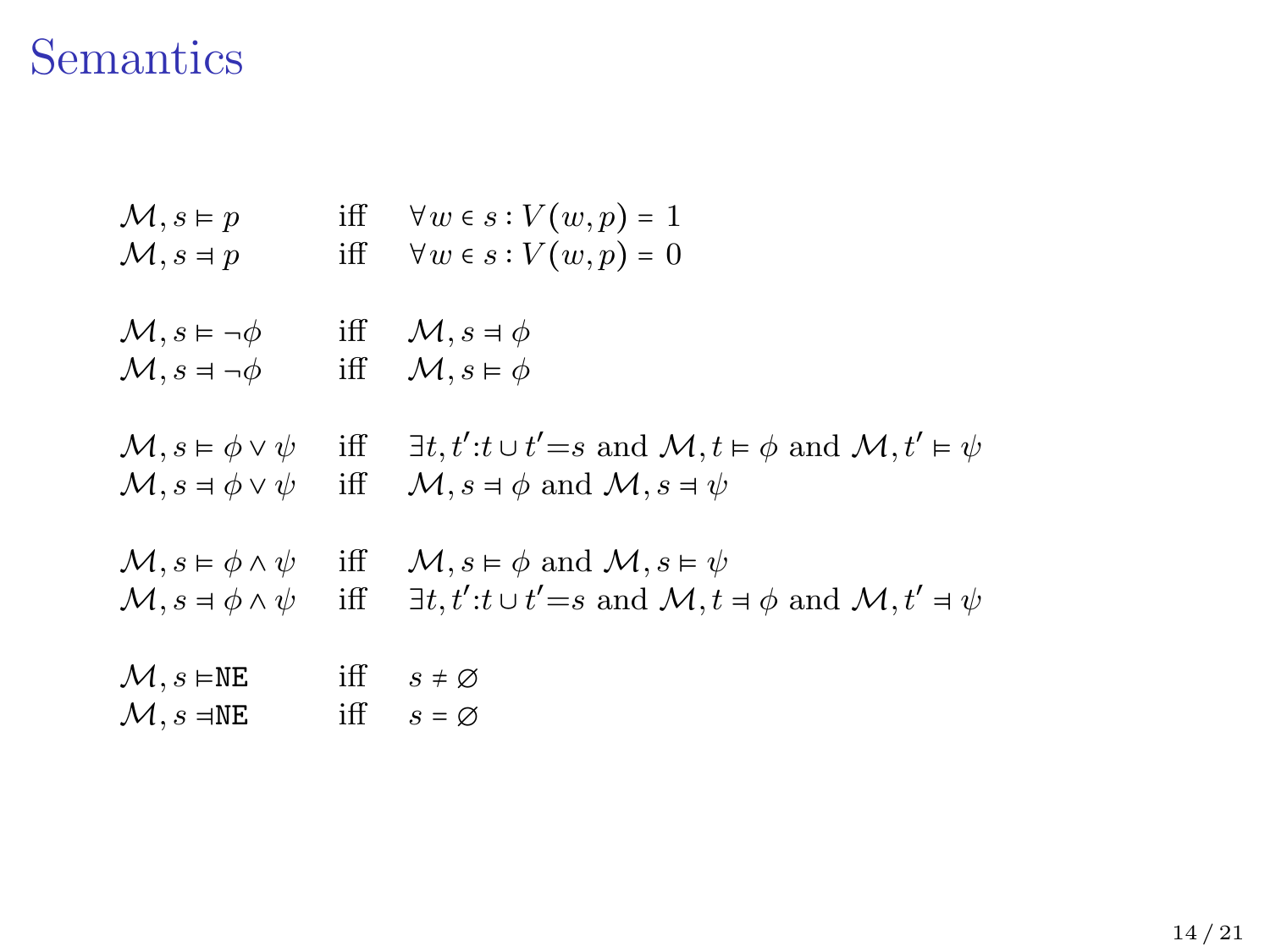### Semantics

 $M, s \models \blacklozenge \phi$  iff  $\exists s' \subseteq s \text{ and } s' \neq \emptyset \text{ s.t. } M, s' \models \phi$  $\mathcal{M}, s = \bigcirc \phi$  iff  $\mathcal{M}, s = \phi$  $\mathcal{M}, s \models [I] \phi$  iff  $\forall w \in s : [w] \models \phi$  $\mathcal{M}, s = [I] \phi$  iff  $\forall w \in s$ : there is a non-empty subset  $t \in [w]$  and  $t \neq \phi$  $\mathcal{M}, s \models [B] \phi$  iff  $\forall w \in s, Min_{\leq w}([w]) \models \phi$  $\mathcal{M}, s = [B]\phi$  iff  $\forall w \in s, Min_{\leq w}([w]) = \phi$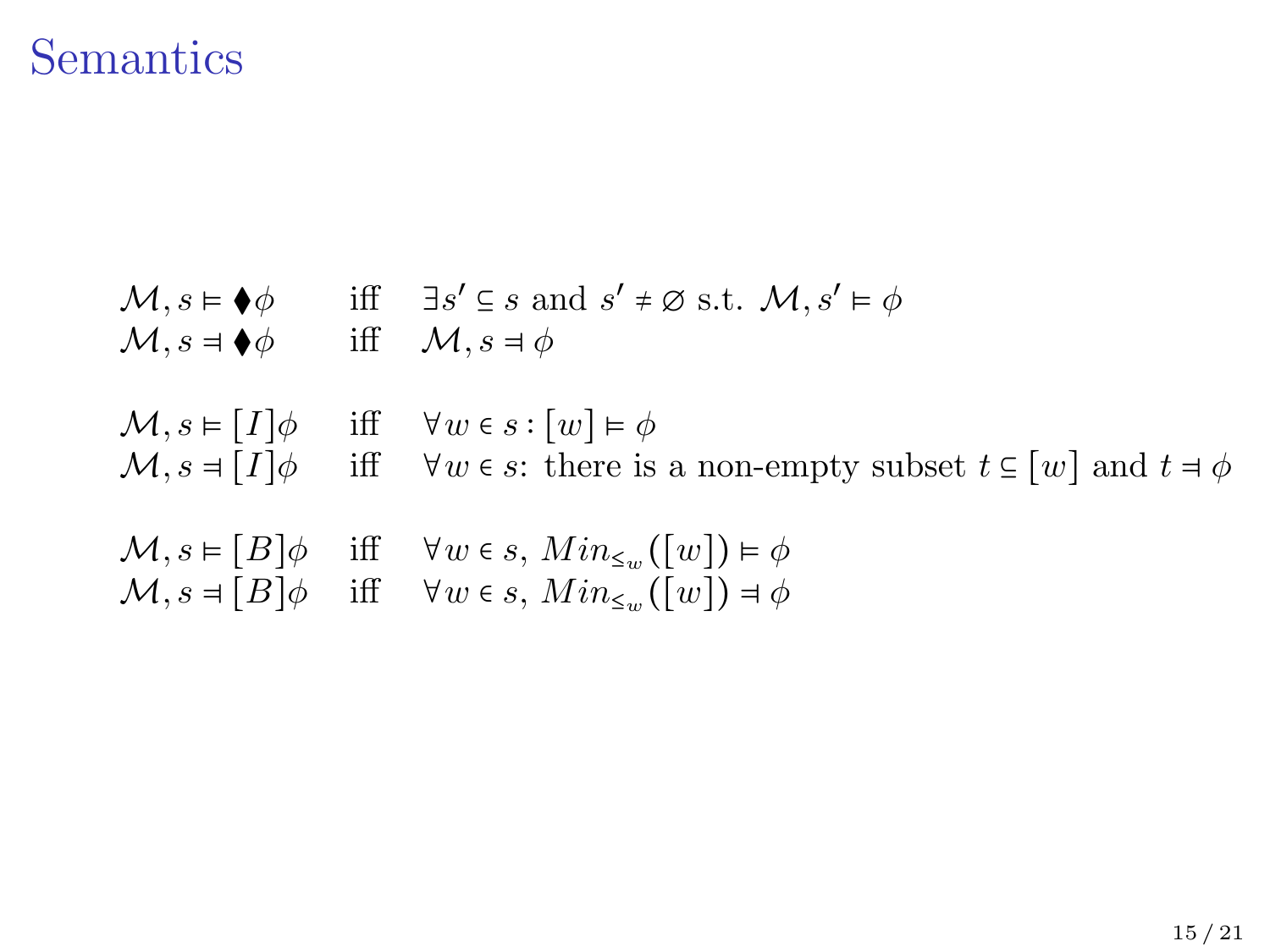# Reflexivity runs into problems for factivity

- ► Reflexivity is not enough to derive factivity. We have  $[I]p \models p$
- $\triangleright$  But, we have problems with  $[I]$   $\blacklozenge p$ :



 $\rightarrow \bullet p$  within the scope of [I] is interpreted with respect to [w]. Whereas  $\blacklozenge p$  is interpreted with respect to s.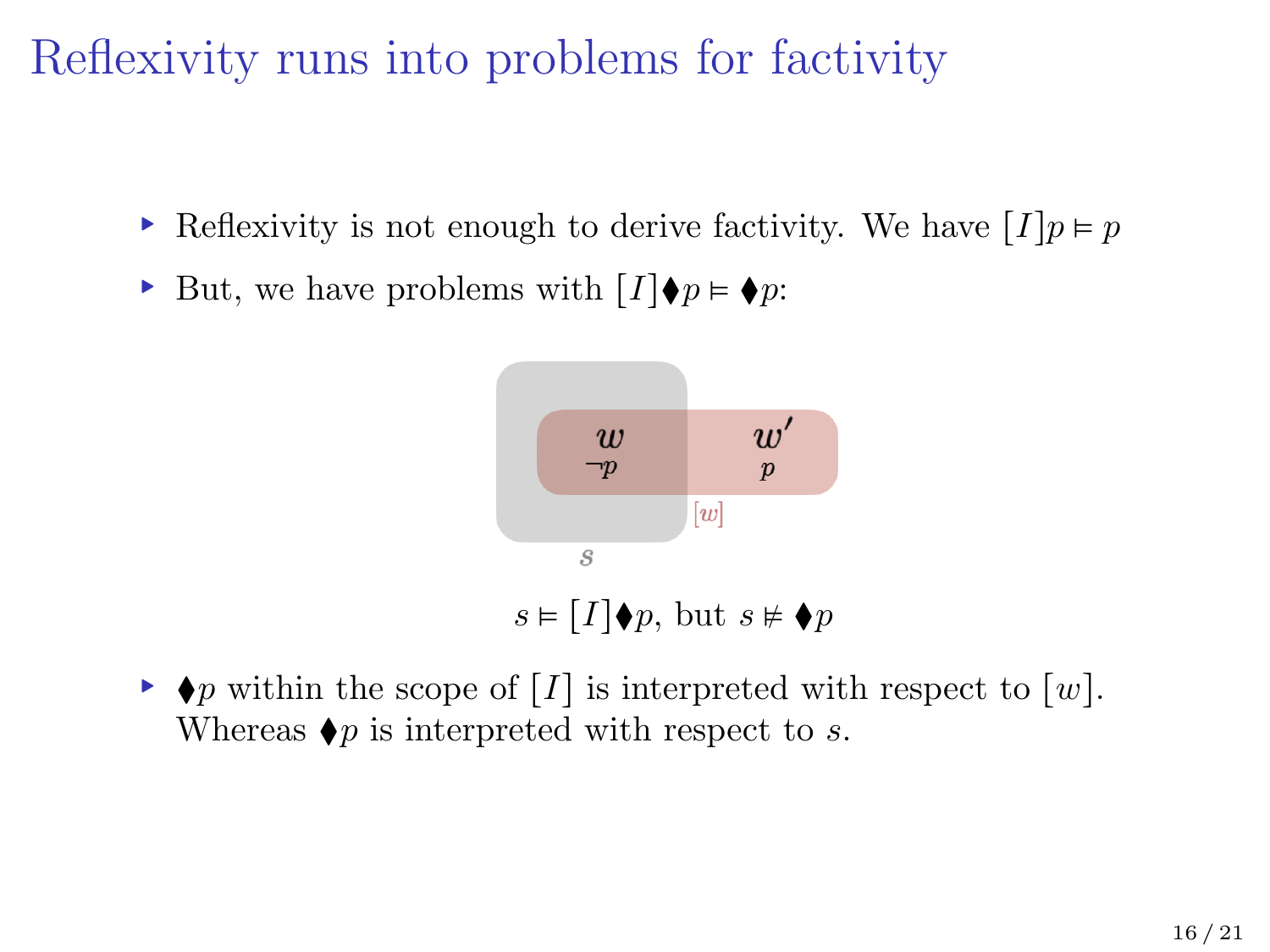## Factivity as presupposition

 $\triangleright$  To derive the factivity of knowledge with *might*-sentences, we define knowledge in term of presupposition and information:

 $[K]\phi \coloneqq ([I]\phi)_{\phi}$ 

|  | $\mathcal{M}, s \models \phi_{\psi}$ iff $s \models \phi$ and $s \models \psi$ |
|--|--------------------------------------------------------------------------------|
|  | $\mathcal{M}, s = \phi_{\psi}$ iff $s = \phi$ and $s = \psi$                   |

▸ Intuitively, 'a knows ϕ' not only means a has information of ϕ, it also presupposes that  $\phi$  is true. Then we have

$$
[K]\blacklozenge p \vDash \blacklozenge p
$$

▸ But also we have the projection of factive inferences under negation:

$$
\neg[K]\blacklozenge p \vDash \blacklozenge p
$$

(8) a. John doesn't know Susan might be in Bergen b.  $\Rightarrow$  Susan might be in Bergen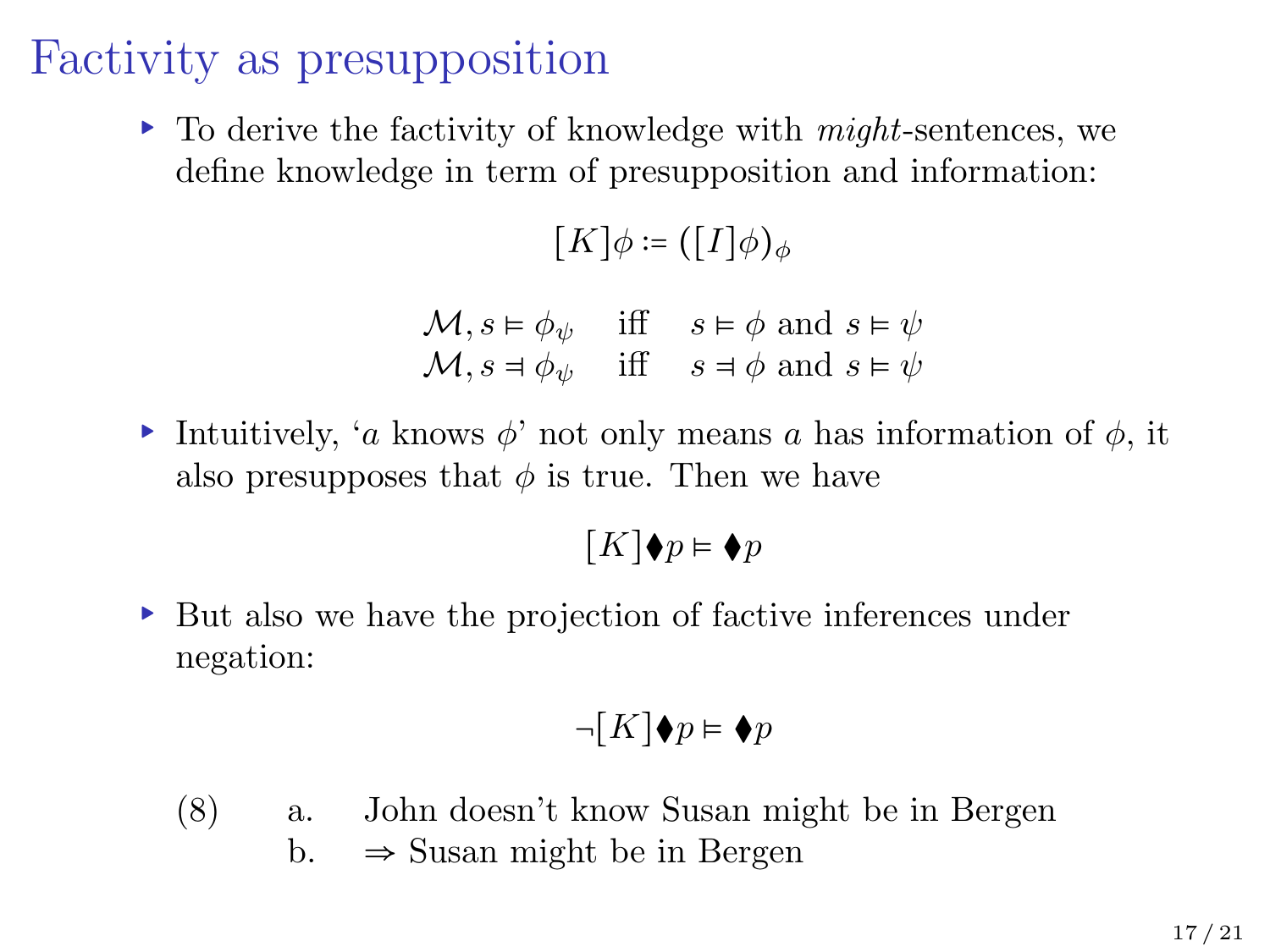## From knowledge to belief

▸ In our framework, the entailment from knowledge to belief holds only for the  $\triangle$ -free fragment of the language:

 $[K]\phi \models [B]\phi$ , if  $\phi$  is a  $\blacklozenge$ -free formula

► But  $[K]$  $\blacklozenge p \neq [B] \blacklozenge p$ .



 $s \in [K] \blacklozenge p$ , but  $s \not\in [B] \blacklozenge p$ 

▸ This gives us a solution to Puzzle 2.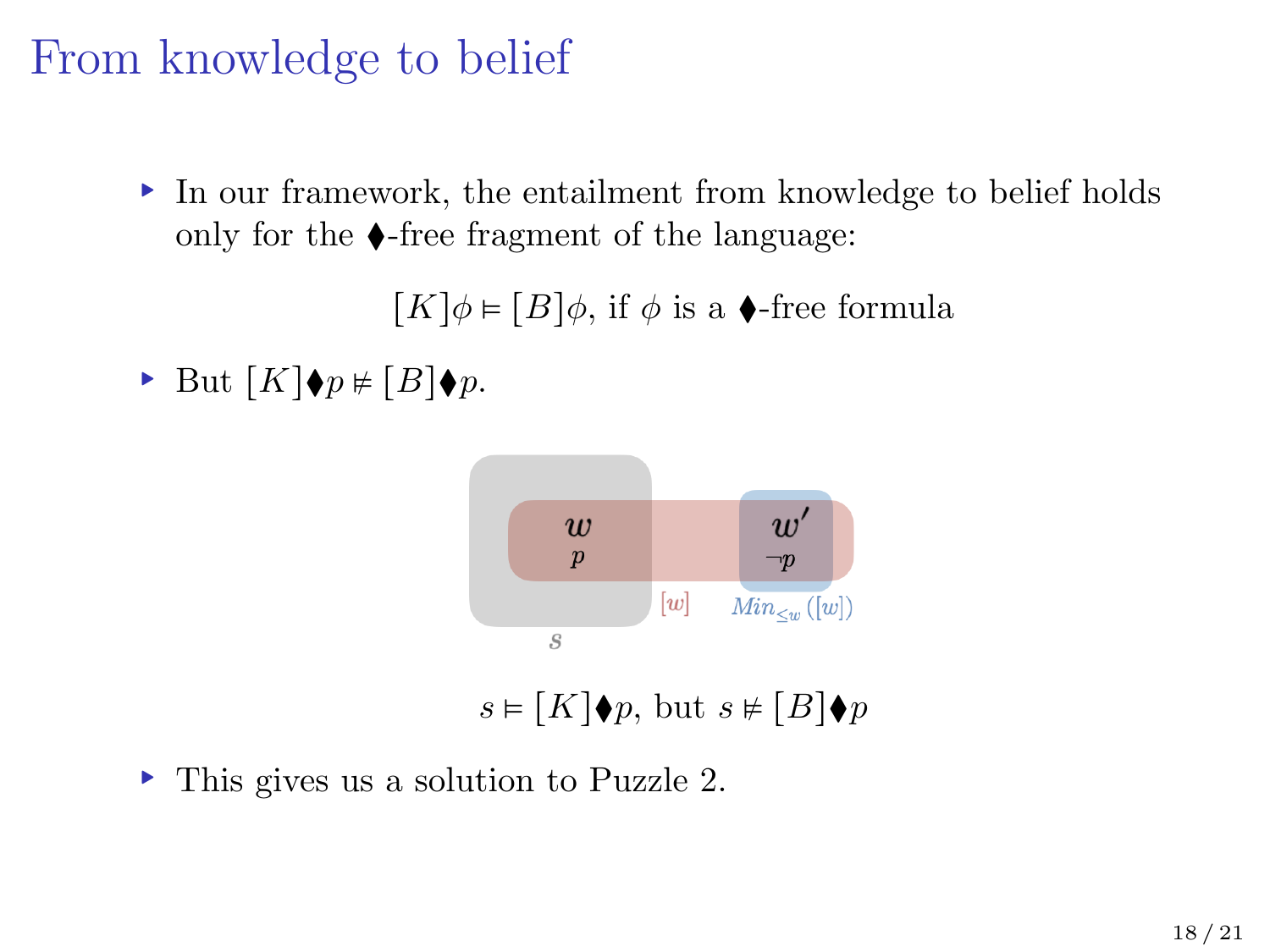# Summery of results

▸ Epistemic contradiction

 $p \wedge \blacklozenge \neg p \vDash \bot$ 

- ▸ Non-factivity of epistemic possibility  $\blacklozenge p \not\vDash p$
- ▸ Free choice under attitude verbs (Puzzle 1)  $[K]/[B]/[I][\bullet(\phi\vee\psi)]^+ \models [K]/[B]/[I]\bullet\phi \wedge [K]/[B]/[I]\bullet\psi$
- ▸ Believing epistemic contradictions (Puzzle 2)  $[B]p \wedge [B] \rightarrow \neg p \vDash \bot$

 $[B]p \wedge [K] \bigoplus \neg p \neq \bot$ 

▸ Duality

 $[I] \blacklozenge \phi \Leftrightarrow \langle I \rangle \phi$  $[B] \blacklozenge \phi \Leftrightarrow \langle B \rangle \phi$ 

▸ Factivity of knowledge with might

 $[K]\blacklozenge \phi \models \blacklozenge \phi$ 

▸ Factive inference projects under negation  $\neg[K]\blacklozenge\phi \vDash \blacklozenge\phi$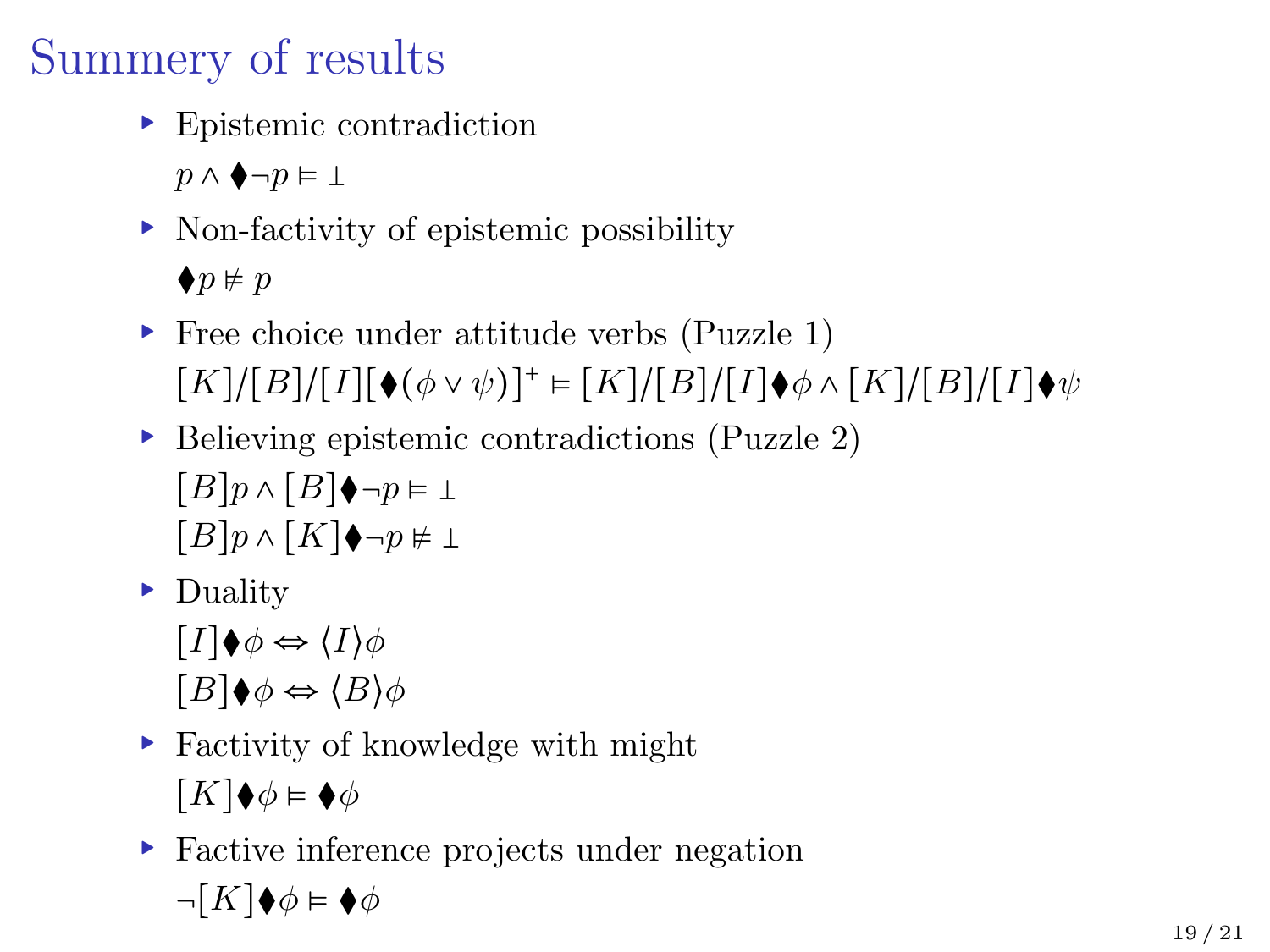# Conclusion

- ▸ Two puzzles
	- ▸ Puzzle 1: tension between free choice and monotonicity
	- ▸ Puzzle 2: know-might and believe might
- ▸ Main ingredients in our analysis:
	- ▸ Free choice as pragmatic enrichment in BSML (Aloni2022)
	- ▸ Expressive analysis of epistemic possibility (Veltman1996, Yalcin2007)
	- ▸ Plausibility model for belief in epistemic logic (VanBenthem2006, BaltagSmets2006)
	- ▸ Factivity as presupposition (Lasersohn2009, SpectorEgre2015 etc.)
- ▸ Future work
	- ▸ Dynamics: dynamic semantics perspective vs dynamic epistemic logic; first person perspective vs third person perspective
	- ▸ Multi-agency: impact on factivity; speaker-oriented interpretation vs subject-oriented interpretation